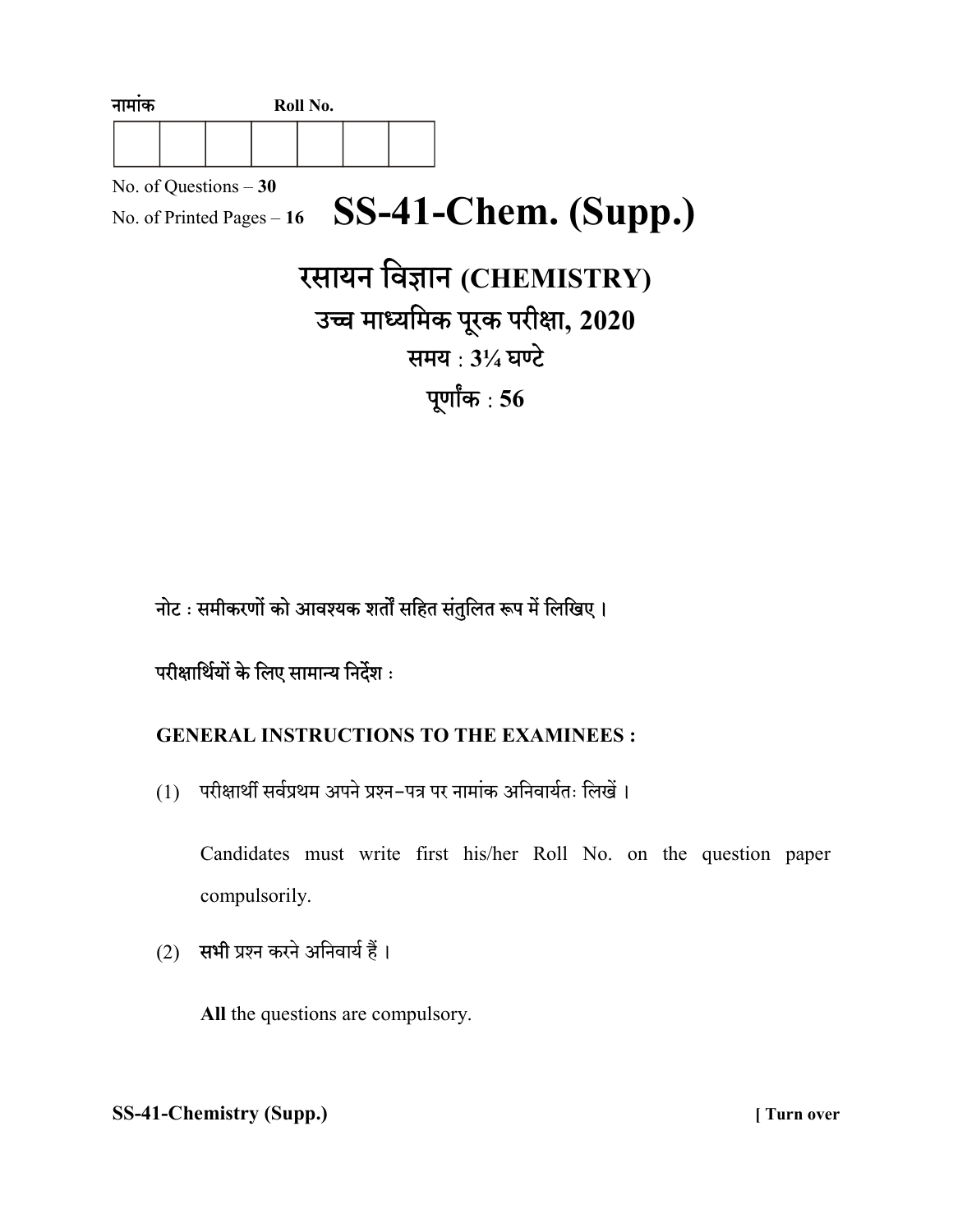(3) प्रत्येक प्रश्न का उत्तर दी गई उत्तर-पुस्तिका में ही लिखें।

Write the answer to each question in the given answer-book only.

(4) जिन प्रश्नों में आन्तरिक खण्ड हैं, उन सभी के उत्तर एक साथ ही लिखें।

For questions having more than one part, the answers to those parts are to be written together in continuity.

(5) प्रश्न-पत्र के हिन्दी व अंग्रेजी रूपांतर में किसी प्रकार की त्रुटि/अंतर/विरोधाभास होने पर हिन्दी भाषा के प्रश्न को ही सही मानें।

If there is any error / difference / contradiction in Hindi & English versions of the question paper, the question of Hindi version should be treated valid.

| अंक प्रत्येक प्रश्न       |
|---------------------------|
|                           |
|                           |
|                           |
|                           |
|                           |
| <b>Marks per question</b> |
|                           |
|                           |
|                           |
|                           |

 $(7)$  प्रश्न क्रमांक 21, 27, 28, 29 व 30 में आन्तरिक विकल्प हैं।

Question Nos. 21, 27, 28, 29 and 30 have internal choices.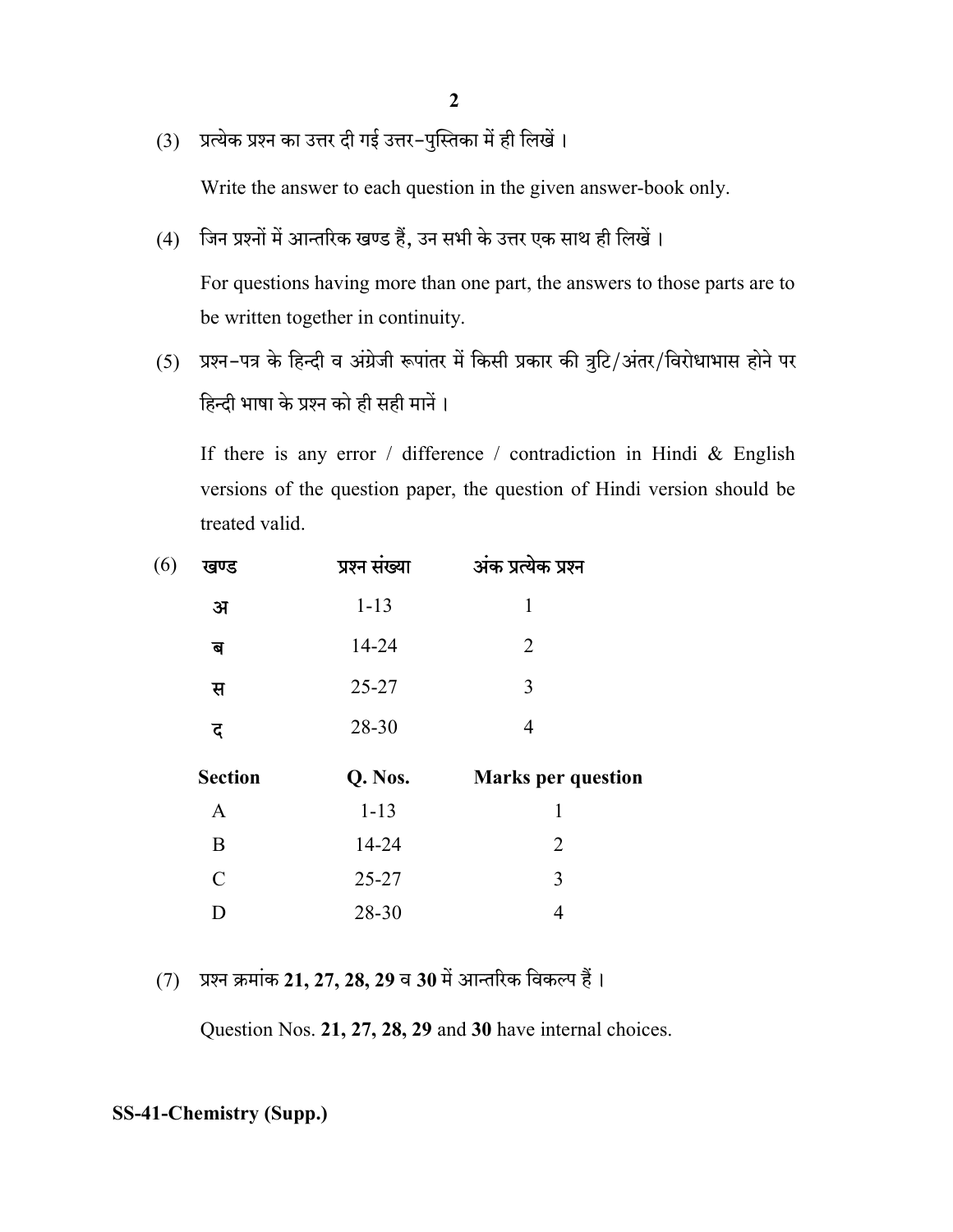### खण्ड – अ

3

## SECTION – A

| 1. | षट्कोणीय क्रिस्टल तंत्र के लिए अक्षीय कोणों के मान लिखिए।                                                | $\mathbf{1}$ |
|----|----------------------------------------------------------------------------------------------------------|--------------|
|    | Write the value of axial angles for hexagonal crystal system.                                            |              |
| 2. | विसरण की परिभाषा लिखिए।                                                                                  | 1            |
|    | Write the definition of diffusion.                                                                       |              |
| 3. | आयनों के स्वतंत्र अभिगमन का कोलराऊश नियम लिखिए।                                                          | 1            |
|    | Write Kohlrausch's law of independent migration of ions.                                                 |              |
| 4. | डेनियल सेल में कैथोड इलेक्ट्रोड पर होने वाली अभिक्रिया का रासायनिक समीकरण लिखिए।                         | 1            |
|    | Write the chemical equation of the reaction taking place on the cathode electrode<br>in the Daniel cell. |              |
| 5. | कोलॉइडी विलयनों के शुद्धिकरण की 'अपोहन विधि' का नामांकित चित्र बनाइए।                                    | 1            |
|    | Draw a labelled diagram of 'dialysis method' for purification of colloidal<br>solutions.                 |              |
| 6. | कॉपर (Z = 29) का सही इलेक्ट्रॉनिक विन्यास लिखिए।                                                         | 1            |
|    | Write correct electronic configuration of copper $(Z = 29)$ .                                            |              |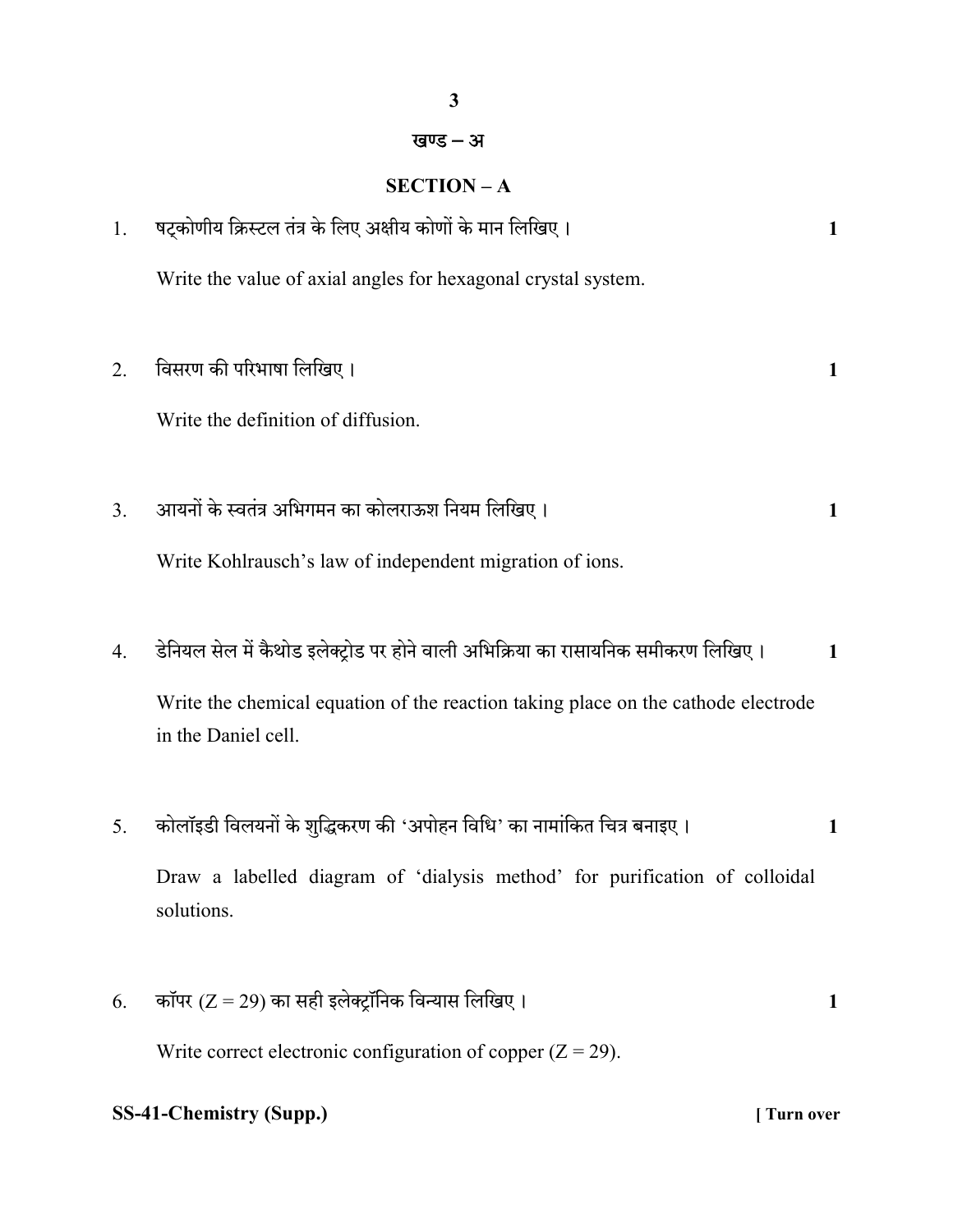|     | 4                                               |   |
|-----|-------------------------------------------------|---|
| 7.  | स्पेक्ट्रोरासायनिक श्रेणी की परिभाषा लिखिए।     | 1 |
|     | Write the definition of spectrochemical series. |   |
| 8.  | फिटिग अभिक्रिया का रासायनिक समीकरण लिखिए।       | 1 |
|     | Write chemical equation of Fittig reaction.     |   |
| 9.  | मैलोनिक अम्ल का IUPAC नाम लिखिए।                | 1 |
|     | Write IUPAC name of malonic acid.               |   |
| 10. | टिल्डेन अभिकर्मक का रासायनिक सूत्र लिखिए।       | 1 |
|     | Write chemical formula of Tilden's reagent.     |   |
| 11. | आवश्यक ऐमीनो अम्ल का कोई एक उदाहरण लिखिए।       | 1 |
|     | Write any one example of essential amino acids. |   |
| 12. | 'PHBV' बहुलक की एकलक इकाइयाँ लिखिए।             | 1 |
|     | Write monomer units of polymer 'PHBV'.          |   |
| 13. | रेसिमीकरण की परिभाषा लिखिए।                     | 1 |
|     | Write the definition of racemisation.           |   |
|     | <b>SS-41-Chemistry (Supp.)</b>                  |   |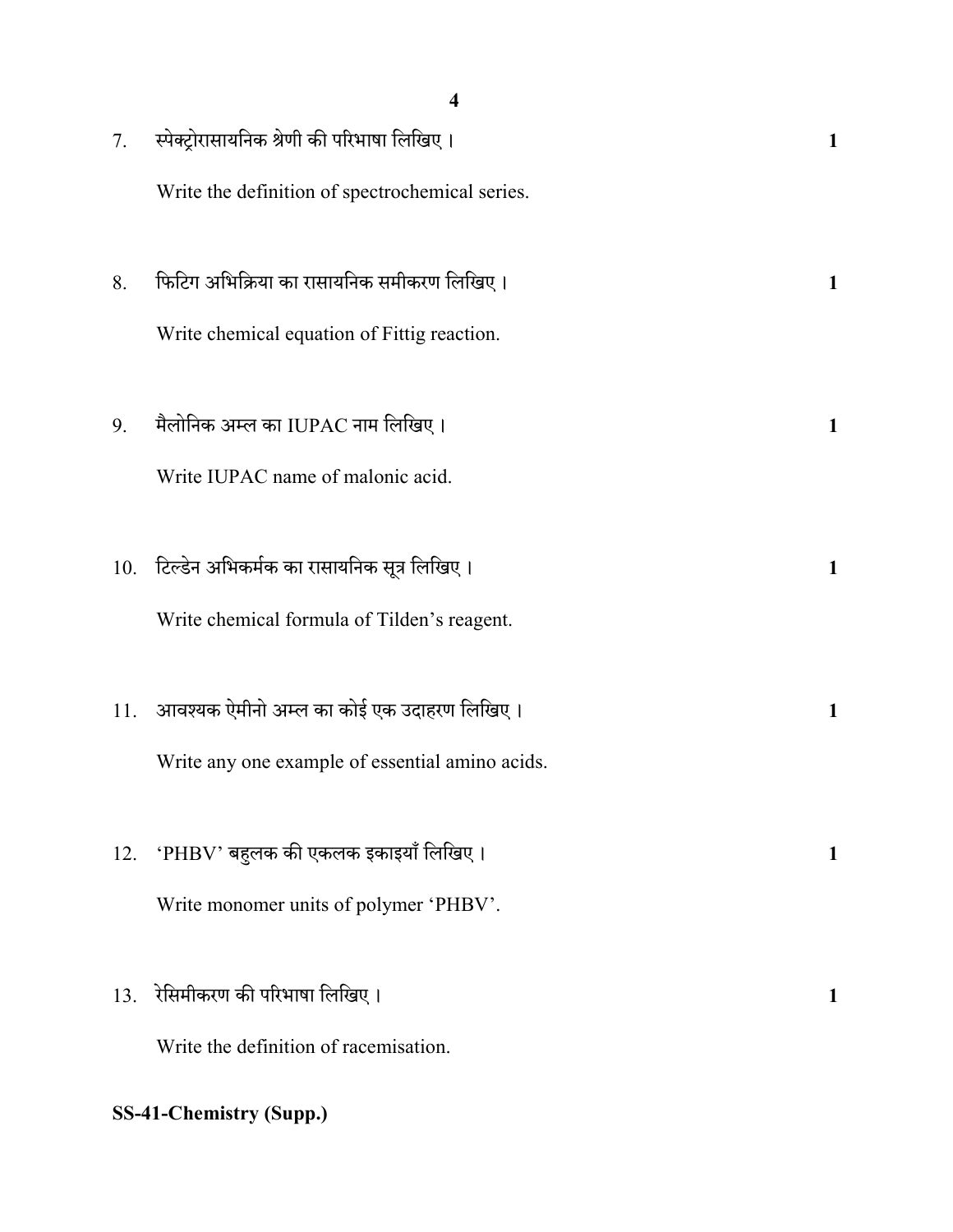## खण्ड – ब SECTION – B

- 14. (अ) काँच को अतिशीतित द्रव क्यों कहा जाता है ?
	- (ब) फ्रेंकेल दोष को दर्शाने वाला चित्र बनाइए।
	- (a) Why glass is called super cooled liquid ?
	- (b) Draw the diagram showing Frenkel defect.
- $15.$   $5.5$  g ऑक्सेलिक अम्ल को जल में घोलकर  $250$  mL विलयन बनाया गया। विलयन में आॅक्सेलिक अम्ल की द्रव्यमान प्रतिशतता ज्ञात कीजिए । (विलयन का घनत्व =  $1.1 \text{ g mL}^{-1}$ )  $2$  250 mL solution is prepared by dissolving 5.5 g of oxalic acid in water. Calculate the mass percentage of oxalic acid in the solution. (Density of solution

 $= 1.1$  g mL<sup>-1</sup>)

 $16.$  0.01 M NH<sub>4</sub>OH विलयन की मोलर चालकता 19.3 S cm<sup>2</sup> mol<sup>-1</sup> है । NH<sub>4</sub>OH के वियोजन की मात्रा ज्ञात कीजिए, यदि NH4OH के लिए अनन्त तनुता पर मोलर चालकता  $271.1 \text{ S cm}^2 \text{ mol}^{-1} \text{R}$  1

The molar conductivity of 0.01 M NH<sub>4</sub>OH solution is 19.3 S cm<sup>2</sup> mol<sup>-1</sup>. Calculate the degree of dissociation of  $NH<sub>4</sub>OH$ , if the molar conductivity at infinite dilution for  $NH_4OH$  is 271.1 S cm<sup>2</sup> mol<sup>-1</sup>.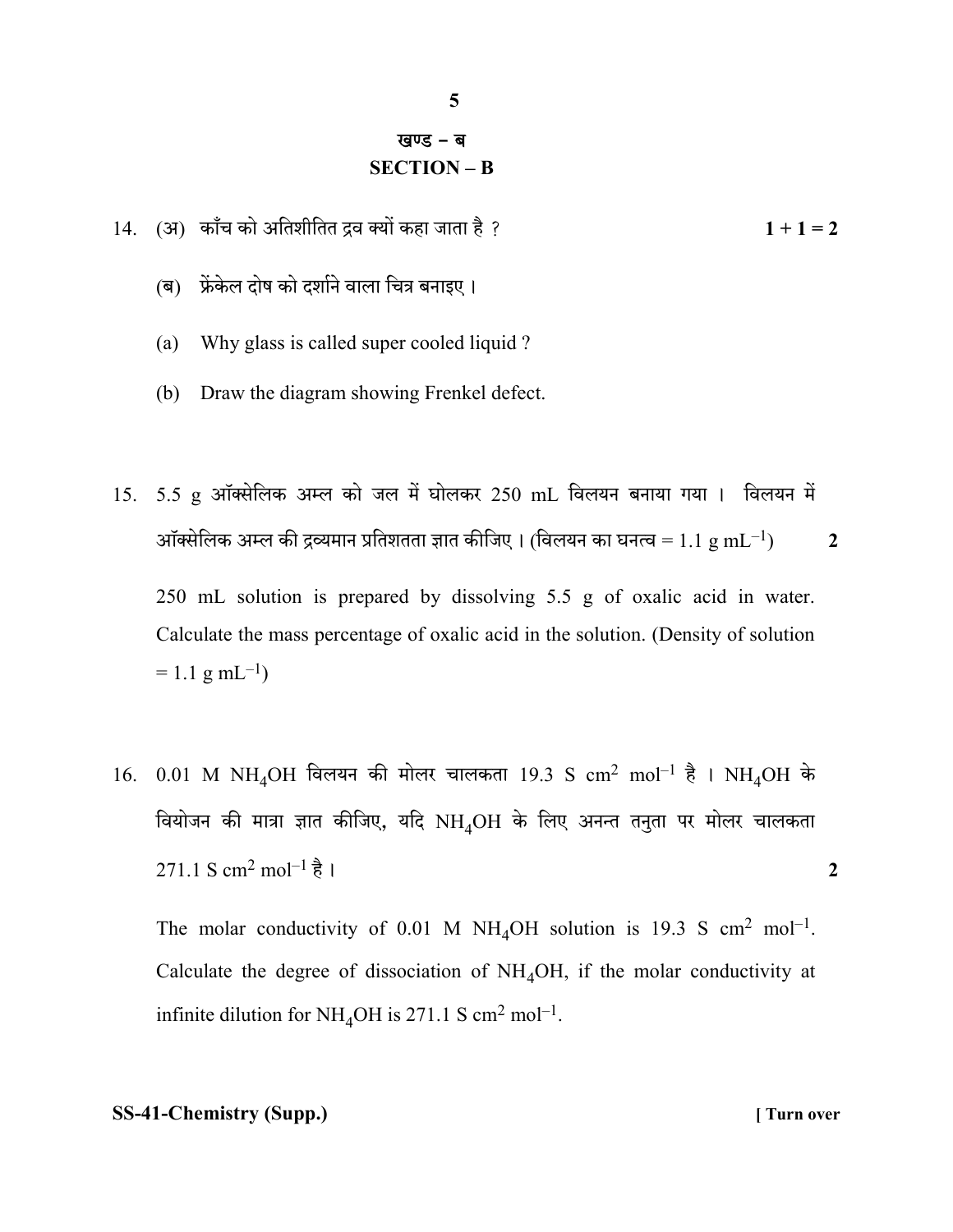- 17. (अ) धातुओं के शोधन में प्रयुक्त ''मंडल परिष्करण विधि'' का नामांकित चित्र बनाइए।
	- () 1 + 1 = 2
	- (a) Draw a labelled diagram of "zone refining method" used in the purification of metals.
	- (b) Differentiate between mineral and ore.
- 18. (अ) संक्रमण तत्त्व परिवर्तनशील ऑक्सीकरण अवस्थाएँ क्यों दर्शाते हैं ? समझाइए।
	- (ब) एक ही वर्ग में 5d संक्रमण श्रेणी के तत्त्वों का आकार 4d संक्रमण श्रेणी तत्त्वों के आकार के समान होता है। समझाइए । 2011 के साथ पर समान होता है। समझाइए ।
	- (a) Why transition elements show variable oxidation states ? Explain.
	- (b) The atomic radii of elements of 5d transition series are very similar to the radii of elements of 4d transition series in the same group. Explain.
- 19. (अ)  $\left[\text{Cr(H}_2\text{O})_{5}(\text{CN})\right]$ C $l_2$  संकुल का IUPAC नाम लिखिए।
	- (ब) संयोजकता बंध सिद्धान्त के आधार पर  $[\mathrm{CoF}_6]^{3-}$ संकुल आयन की ज्यामिति एवं चुम्बकीय प्रकृति लिखिए ।  $1 + 1 = 2$
- (a) Write IUPAC name of the complex  $[Cr(H<sub>2</sub>O)<sub>5</sub>(CN)]Cl<sub>2</sub>$ .
- (b) Write the geometry and magnetic nature of the complex ion  $[CoF_6]^{3-}$ , on the basis of valence bond theory.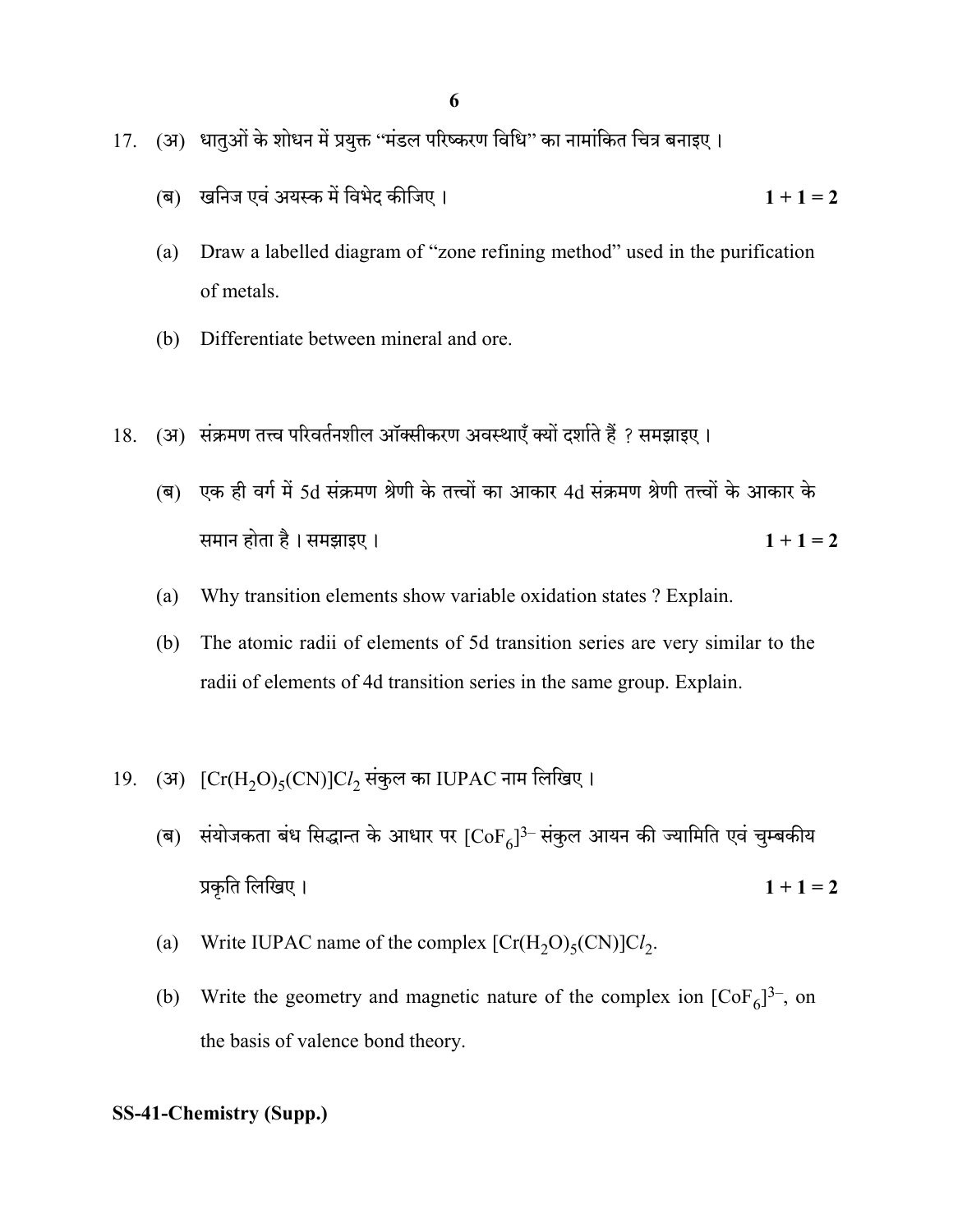- 20. (अ) ऐनिलीन, अमोनिया की तुलना में कम क्षारकीय है। समझाइए।
	- (ब) निम्नलिखित रासायनिक अभिक्रिया के क्रम में [A] तथा [B] को पहचानिए एवं रासायनिक सूत्र लिखिए:

$$
\text{CH}_{3} - \text{C} - \text{NH}_{2} + \text{Br}_{2} + 4\text{KOH} \longrightarrow \text{[A]} \xrightarrow[3\text{KOH}]{\text{CHC1}_{3}^{+}} \text{[B]} \qquad 1 + 1 = 2
$$

- (a) Aniline is less basic than ammonia. Explain.
- (b) Identify and write the chemical formula of [A] and [B] in the following sequence of chemical reaction.

$$
\text{CH}_3-\text{C}-\text{NH}_2 + \text{Br}_2 + 4\text{KOH} \longrightarrow \text{[A]} \xrightarrow[3 \text{KOH}]{\text{CHCl}_3^+} \text{[B]}
$$

 $21.$  निम्नलिखित रासायनिक समीकरणों को पूरा कीजिए एवं मुख्य उत्पाद लिखिए :  $\hspace{1.5cm}$ 

$$
\text{(i)} \quad \text{R}-\text{CH}_2-\text{OH} \xrightarrow[\text{K}_2\text{Cr}_2\text{O}_7 \text{ (31-1)2}]{} \text{PCC}
$$

(i) 
$$
R - C - Cl \xrightarrow{\text{Pd}/\text{BaSO}_4}
$$
  
\n(ii)  $CH_3 - C - H + 4[H] \xrightarrow{Zn - Hg, \text{HrZ HCl}}$ 

(iv) 
$$
R - COOH + 6HI \xrightarrow{\text{erine } P,}
$$
   
433 K

अथवा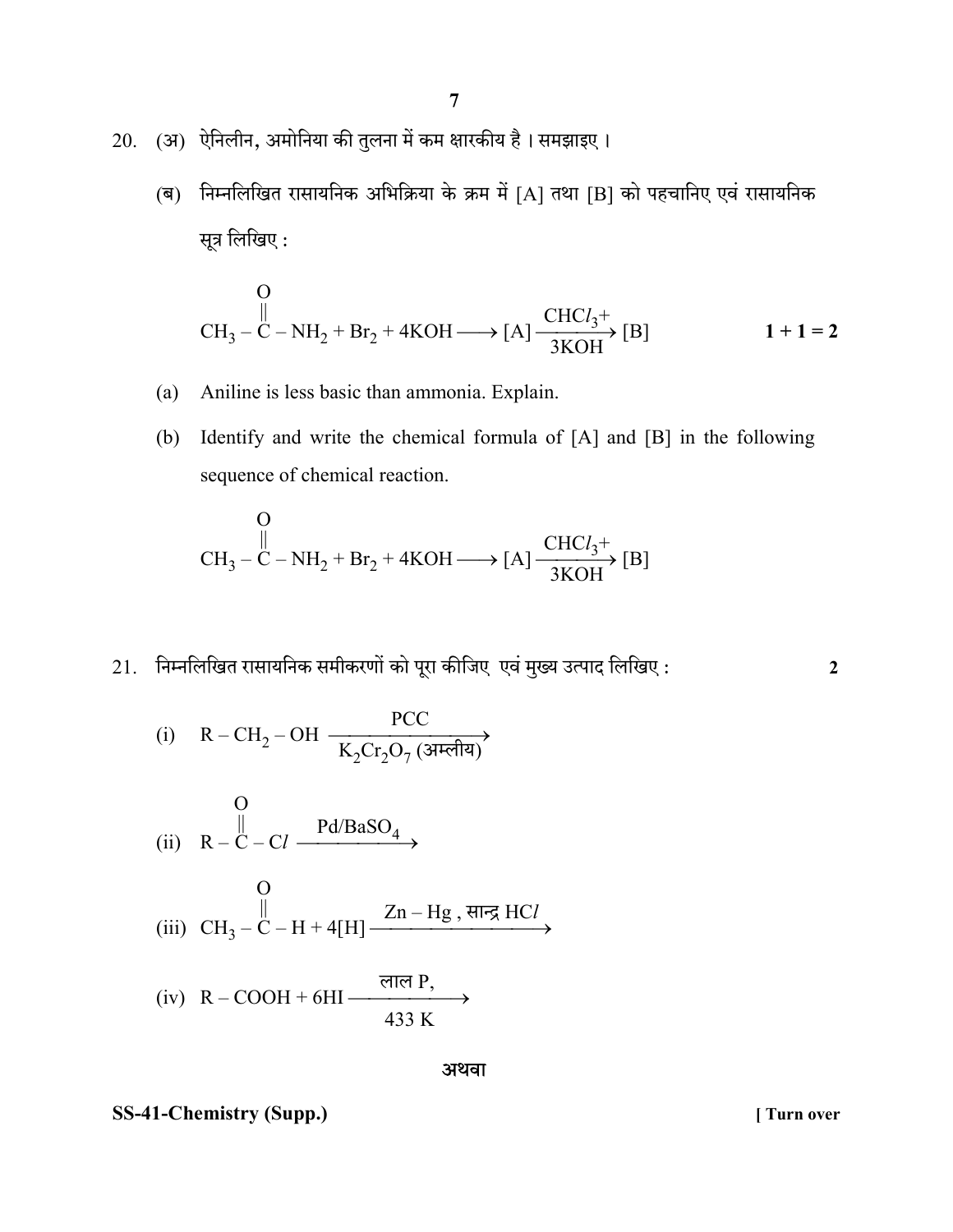निम्नलिखित रासायनिक समीकरणों को पूरा कीजिए एवं मुख्य उत्पाद लिखिए :

(i) 
$$
CH_3-CH_2-OH \xrightarrow{Cu/573 \text{ K}}
$$

(ii) 
$$
R - C \equiv CH + H_2O \xrightarrow{\overline{q}g H_2SO_4} H_2SO_4
$$
, 333 K

(iii) 
$$
CH_3 - C - CH_3 + 4[H] \xrightarrow{\text{Zn-Hg}} HCl
$$

(iv) 
$$
R - COOH + N_3H \xrightarrow{\overline{\sigma}_3 H_2SO_4}
$$

Complete the following chemical equations and write the main product :

(i) 
$$
R - CH_2 - OH \xrightarrow[K_2Cr_2O_7(Acidic))
$$

(i) 
$$
R - C - C l \xrightarrow{Pd/BaSO_4}
$$

(iii) 
$$
CH_3 - C - H + 4[H] \xrightarrow[Conc. HCl]{Zn-Hg}
$$

(iv) 
$$
R - COOH + 6HI \xrightarrow{\text{Red }P_2}
$$
  
433 K

OR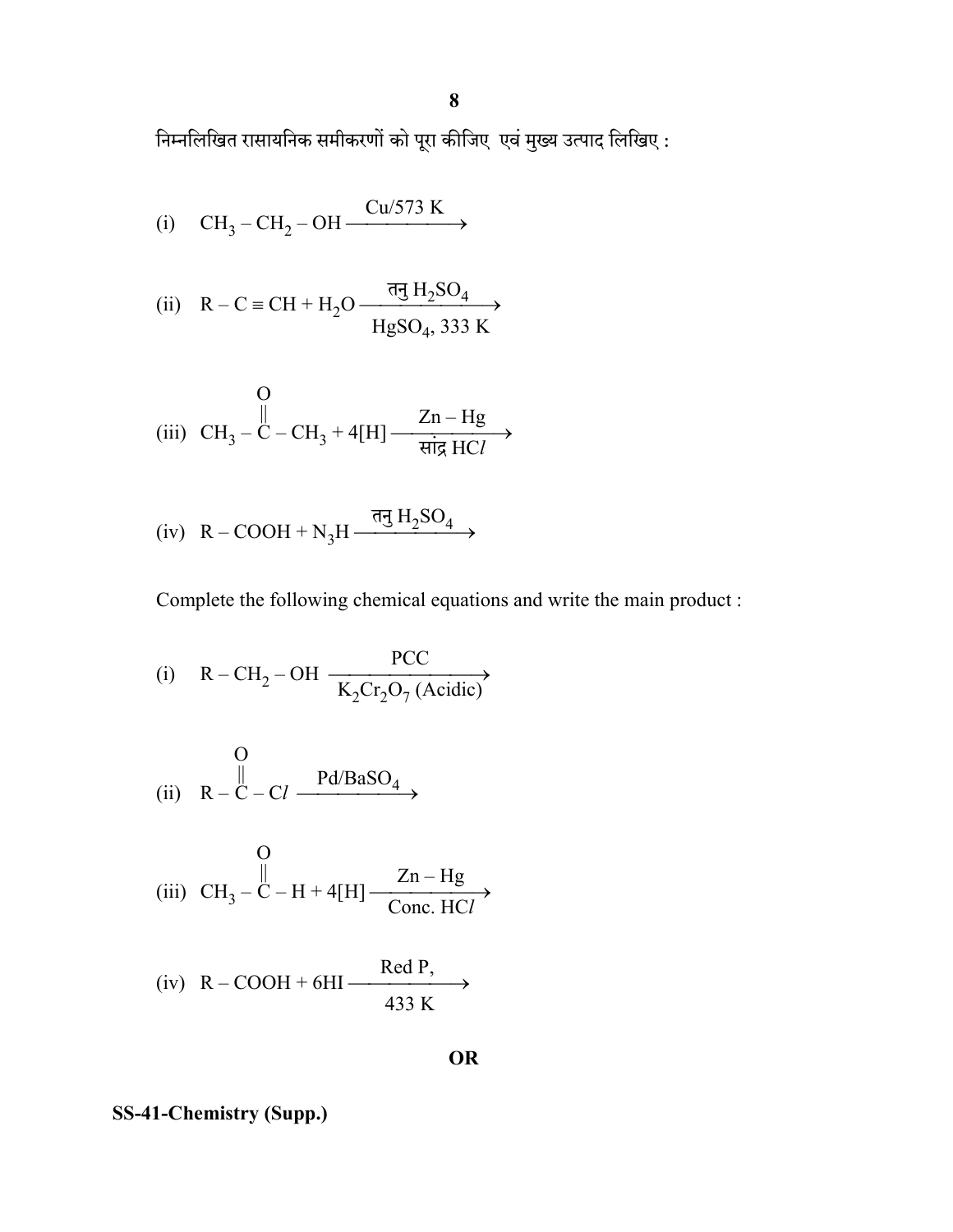Complete the following chemical equations and write the main product

(i) 
$$
CH_3-CH_2-OH \xrightarrow{Cu/573 \text{ K}}
$$

(ii) 
$$
R - C = CH + H_2O \xrightarrow{dil. H_2SO_4} HgSO_4, 333 \text{ K}
$$

(iii) 
$$
CH_3 - C - CH_3 + 4[H] \xrightarrow[Conc. HC]} \frac{Zn - Hg}{Cone. HC}
$$

(iv) 
$$
R - COOH + N_3H \xrightarrow{dil. H_2SO_4}
$$

22.  $(3)$  हार्मोन्स को ग्रन्थि रस क्यों कहा जाता है ?

- (ब) क्या होता है जब ग्लूकोस, HCN से अभिक्रिया करता है ? रासायनिक समीकरण दीजिए।  $1 + 1 = 2$
- (a) Why hormones are called glandular juice ?
- (b) What happens when glucose reacts with HCN ? Give chemical equation.

23. (अ) समबहलक एवं सहबहलक में अंतर कीजिए।  $1 + 1 = 2$ 

- (ब) तापसुघट्य एवं तापद्रढ़ बहुलकों में कोई दो अंतर लिखिए।
- (a) Differentiate between homopolymer and copolymer.
- (b) Write any two differences between thermoplastic and thermosetting polymers.
- 24. (अ) 1, 2-डाइक्लोरोएथीन के ज्यामितीय समावयवियों की संरचनाएँ बनाइए।  $1 + 1 = 2$ 
	- (ब) सॉहार्स प्रक्षेपण सूत्र द्वारा एथेन के संरूपणों की संरचनाएँ बनाइए।
	- (a) Draw the structures of geometrical isomers of 1, 2-dichloroethene.
	- (b) Draw the structures of conformers of ethane by Sawhorse projection formula.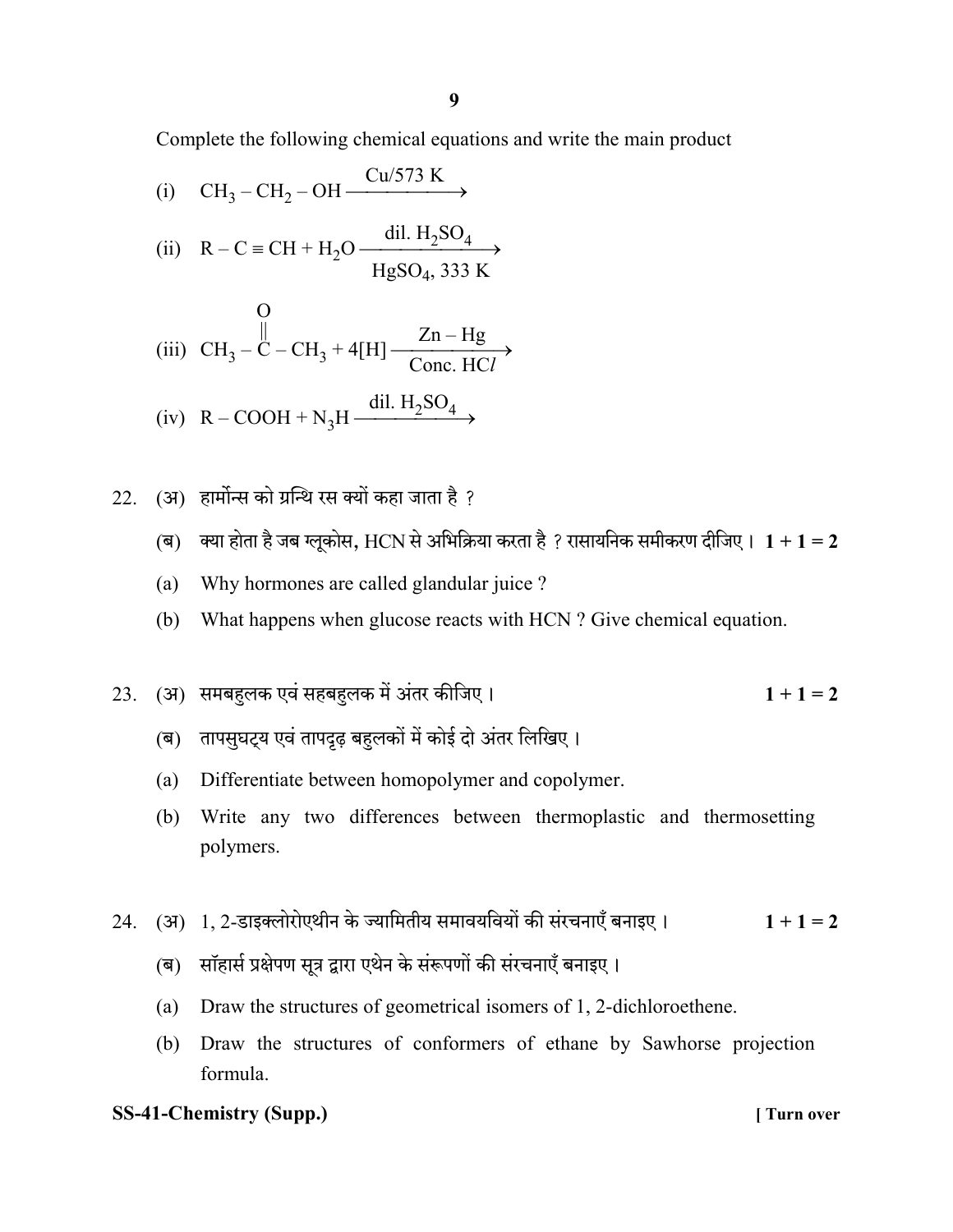## खण्ड – स SECTION – C

 $25.$  दिए गए उद्धरण को पढकर निम्नलिखित प्रश्नों के उत्तर लिखिए:

वे पदार्थ जो रासायनिक अभिक्रिया के पश्चात् रासायनिक एवं मात्रात्मक रूप से अपरिवर्तित रहते हुए, रासायनिक अभिक्रिया की दर में वृद्धि कर देते हैं, उत्प्रेरक कहलाते हैं एवं इस परिघटना को उत्प्रेरण कहते हैं। उत्प्रेरण को मुख्यतः दो समूहों में विभाजित किया जा सकता है –

 $(1)$  समांगी उत्प्रेरण  $(2)$  विषमांगी उत्प्रेरण

जन्तुओं एवं पौधों में जीवन प्रक्रम के अनुरक्षण के लिए होने वाली अनेक शारीरिक अभिक्रियाएँ एन्जाइमों द्वारा उत्प्रेरित होती हैं। अतः एन्जाइमों के लिए जैवरासायनिक उत्प्रेरक शब्द का प्रयोग होता है एवं उत्प्रेरण की परिघटना जैवरासायनिक उत्प्रेरण कहलाती है।

(a) समांगी एवं विषमांगी उत्प्रेरण को परिभाषित कीजिए । प्रत्येक का एक उदाहरण लिखिए ।

(b) उस एन्जाइम का नाम लिखिए जो स्टार्च को माल्टोस में परिवर्तित करने में प्रयुक्त होता है।  $2 + 1 = 3$ 

Read the given paragraph and write answers of the following questions :

 Substances, which accelerate the rate of a chemical reaction and themselves remain chemically and quantitatively unchanged after the reaction, are known as catalysts, and the phenomenon is known as catalysis. Catalysis can be broadly divided into two groups :

(1) Homogeneous catalysis (2) Heterogeneous catalysis

 Numerous reactions that occur in the bodies of animals and plants to maintain the life process are catalyzed by enzymes. The enzymes are, thus, termed as biochemical catalysts and the phenomenon is known as biochemical catalysis.

 (a) Define homogeneous and heterogeneous catalysis. Write an example of each.

SS-41-Chemistry (Supp.) (b) Write the name of enzyme which is used to convert starch into maltose.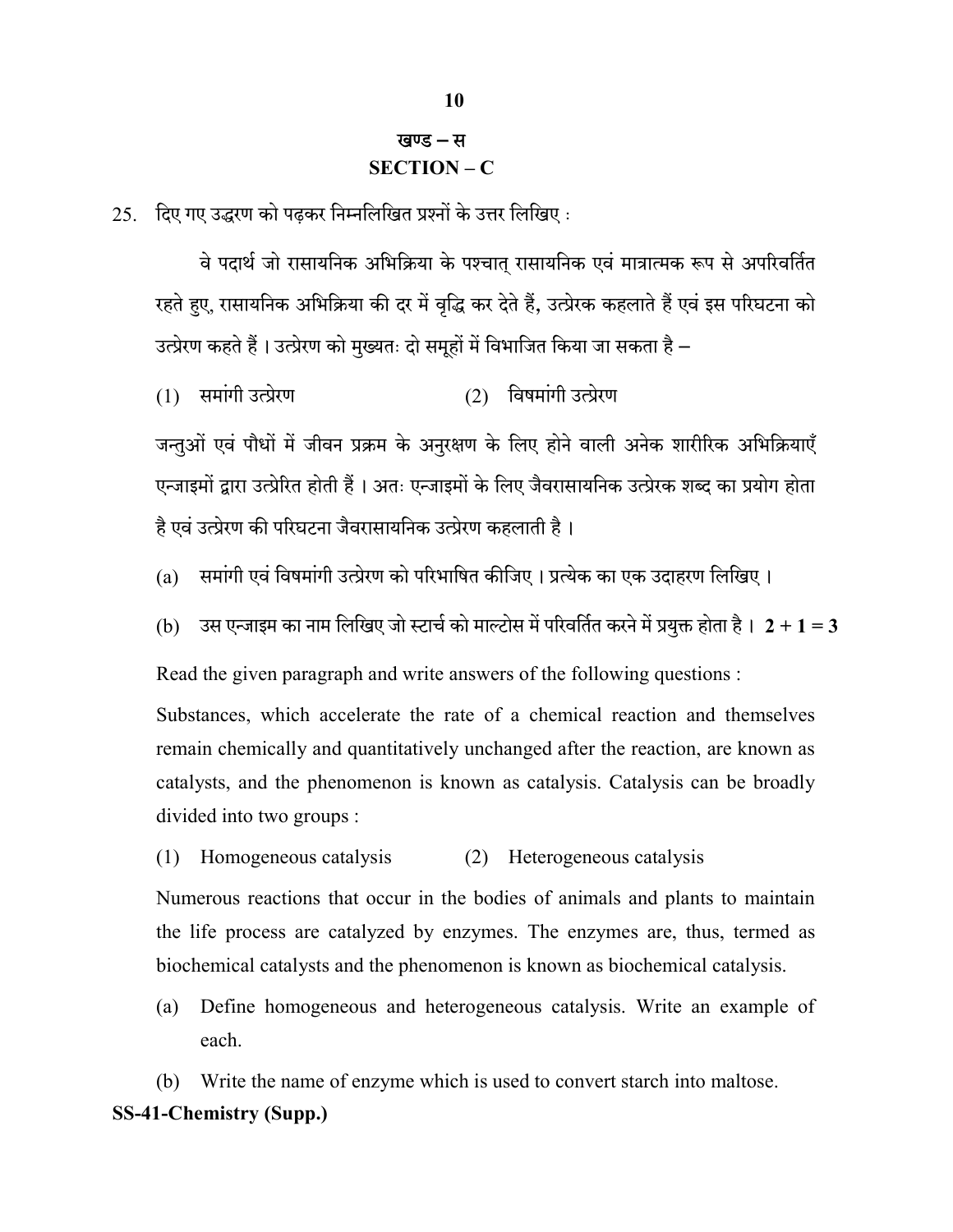$26.$  दिए गए उद्धरण को पढ़कर निम्नलिखित प्रश्नों के उत्तर लिखिए:

रसायन मानव जीवन के हर क्षेत्र को प्रभावित करते हैं उदाहरण के लिए औषध. भोजन एवं सफाई आदि में । औषध कम आण्विक द्रव्यमान की रसायन होती हैं जो लक्ष्य अणुओं से अन्योन्यक्रिया करके जैव प्रतिक्रिया उत्पन्न करती हैं । औषधियों को विभिन्न मापदण्डों के आधार पर वर्गीकृत किया जा सकता है। औषधियों के कुछ प्रमुख वर्ग – पीड़ाहारी, प्रशांतक, प्रतिसूक्ष्मजैविक, पूतिरोधी, प्रतिअम्ल, प्रतिहिस्टैमिन एवं प्रतिजननक्षमता औषध हैं।

- (अ) विस्तृत स्पेक्टम प्रतिजीवाणु को परिभाषित कीजिए एवं इसका कोई एक उदाहरण दीजिए।
- (ब) अस्वापक एवं स्वापक पीड़ाहारी में विभेद कीजिए।
- (स) डेटॉल के प्रमुख संघटक लिखिए।  $1 + 1 + 1 = 3$

Read the given paragraph and write answers of the following questions :

 Chemicals influence every field of human life for example in drugs, food and cleanliness etc. Drugs are chemicals of low molecular masses which interact with target molecules and produce a biological response. Drugs can be classified on various criteria. Some important class of drugs are analgesics, tranquilizers, antimicrobials, antiseptics, antacids, antihistamines and antifertility drugs.

- (a) Define broad spectrum antibiotics and give any one example of it.
- (b) Differentiate between non-narcotic and narcotic analgesics.
- (c) Write main constituents of Dettol.
- 27.  $(3)$  क्लोरोबेन्जीन बनाने की गाटरमान अभिक्रिया का रासायनिक समीकरण लिखिए।
	- (ब) बेन्जीन से क्लोरोबेन्जीन बनाने की इलेक्ट्रॉनस्नेही प्रतिस्थापन अभिक्रिया की क्रियाविधि समझाइए ।  $1 + 2 = 3$

#### अथवा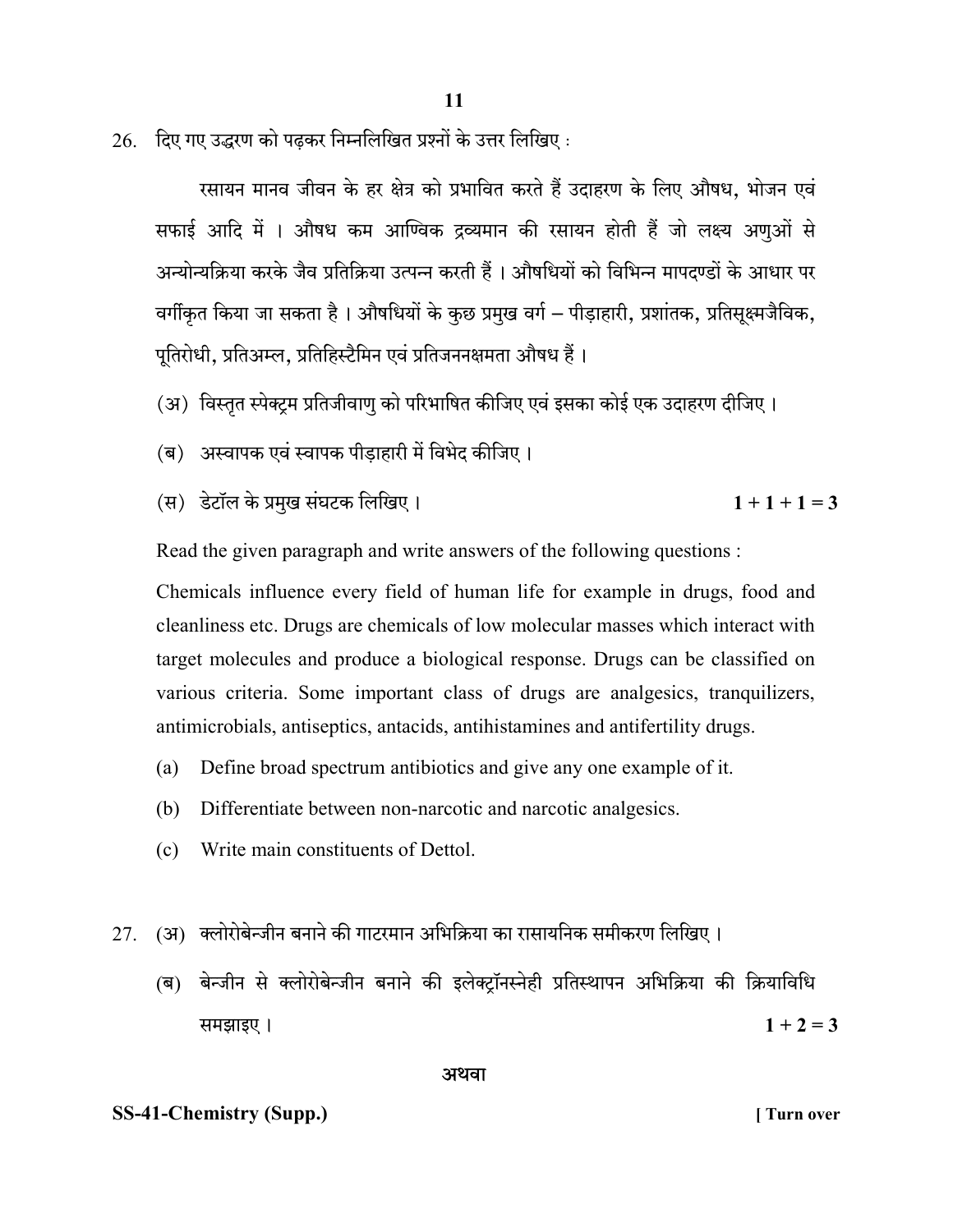- (अ) सेंडमेयर अभिक्रिया का रासायनिक समीकरण लिखिए।
- (ब) फ्रीडेल-क्राफ्ट ऐल्किलीकरण अभिक्रिया की क्रियाविधि समझाइए।
- (a) Write chemical equation of Gatterman reaction to prepare chlorobenzene.
- (b) Explain the mechanism of electrophilic substitution reaction of preparation of chlorobenzene from benzene.

#### **OR** OR

- (a) Write chemical equation of Sandmeyer reaction.
- (b) Explain the mechanism of Friedel-Craft alkylation reaction.

#### खण्ड – द

#### SECTION – D

28. (अ) शून्य कोटि अभिक्रिया के लिए वेग नियतांक की इकाई लिखिए।

- (ब) सामान्यतः ताप बढ़ाने पर अभिक्रिया का वेग बढ़ता है। समझाइए।
- (स) दर्शाइए कि प्रथम कोटि की अभिक्रिया में 75% अभिक्रिया पूर्ण होने में लगा समय 50% अभिक्रिया पूर्ण होने में लगने वाले समय का दुगुना होता है।  $(log_{10}10 = 1, log_{10}2 = 0.3010)$

 $1 + 1 + 2 = 4$ 

#### अथवा

- (a) प्रथम कोटि अभिक्रिया के लिए वेग नियतांक की इकाई लिखिए।
- (b) सामान्यतः उत्प्रेरक की उपस्थिति में अभिक्रिया का वेग बढ़ जाता है। समझाइए।
- $(c)$  दर्शाइए कि प्रथम कोटि की अभिक्रिया में 99% अभिक्रिया पूर्ण होने में लगा समय 90% अभिक्रिया पूर्ण होने में लगने वाले समय से दुगुना होता है।  $(\log_{10}10 = 1, \log_{10}100 = 2)$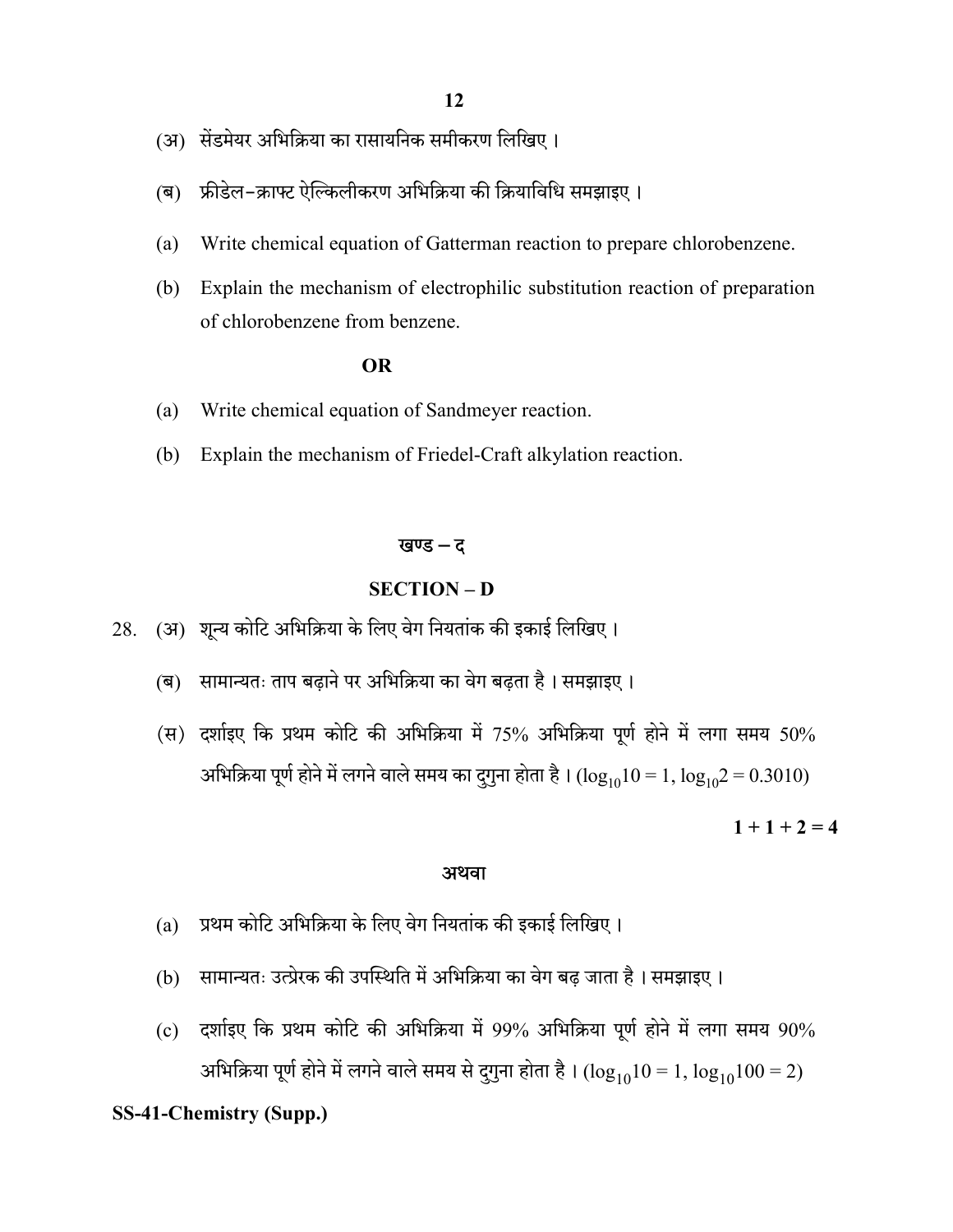- (a) Write unit of rate constant for zero order reaction.
- (b) Generally rate of reaction increases with increase of temperature. Explain.
- (c) For a first order reaction, show that the time required for 75% completion is twice the time required for the completion of 50% of reaction.

 $(log_{10}10 = 1, log_{10}2 = 0.3010)$ 

#### **OR** OR

- (a) Write unit of rate constant for first order reaction.
- (b) Generally rate of reaction increase in the presence of catalyst. Explain.
- (c) For a first order reaction, show that the time required for 99% completion is twice the time required for the completion of 90% of reaction.  $(log_{10}10 = 1, log_{10}100 = 2)$
- $29.$  (अ) समूह-17 के तत्त्वों का सामान्य इलेक्टॉनिक विन्यास लिखिए।
	- (ब) सामान्यतः उत्कृष्ट गैसें बहुत कम क्रियाशील होती हैं। कोई एक कारण दीजिए।
	- (स) निम्नलिखित रासायनिक अभिक्रिया को पूर्ण कीजिए:

 $3Cu + 8HNO<sub>3</sub>$  (तनु) ——

(द)  $H_2S_2O_7$ की संरचना बनाइए।<br>1 + 1 + 1 + 1 = 4

#### अथवा

- (अ) समूह-18 के तत्त्वों का सामान्य इलेक्टॉनिक विन्यास लिखिए।
- $\sigma$ ) NH<sub>2</sub> लुइस क्षारक की तरह व्यवहार क्यों करती है ?
- (स) निम्नलिखित रासायनिक अभिक्रिया को पूर्ण कीजिए:

 $PbS_{(s)} + 4O_3(g) \longrightarrow$ 

(द)  $HClO<sub>4</sub>$  की संरचना बनाइए।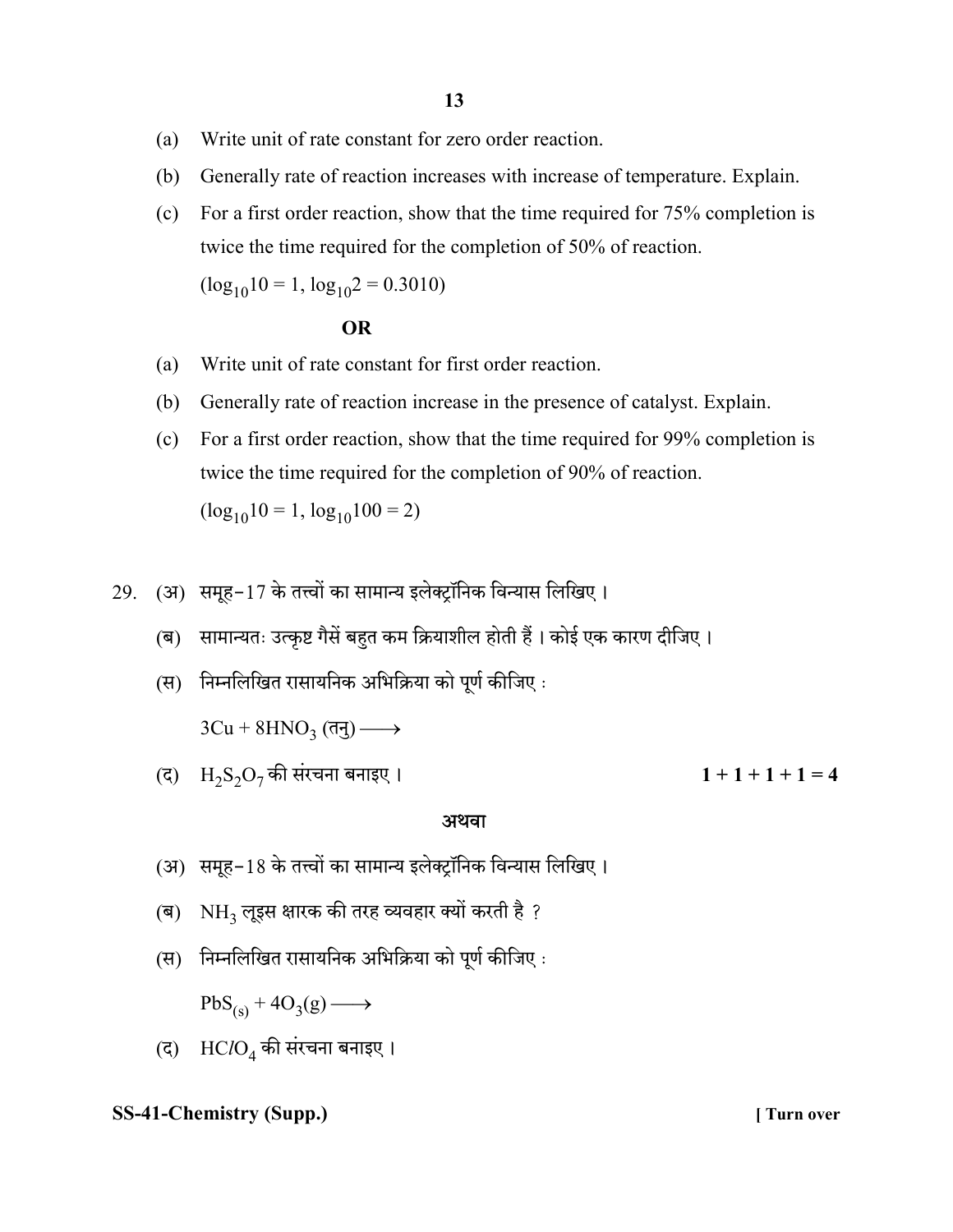- (a) Write general electronic configuration of elements of group-17.
- (b) Generally noble gases are very less reactive. Give any one reason.
- (c) Complete the following chemical reaction :

 $3Cu + 8HNO<sub>3</sub>$  (dilute)  $\longrightarrow$ 

(d) Draw the structure of  $H_2S_2O_7$ .

#### OR

- (a) Write general electronic configuration of elements of group-18.
- (b) Why does  $NH<sub>3</sub>$  act as Lewis base ?
	- (c) Complete the following chemical reaction :

 $PbS_{(s)} + 4O_3(g) \longrightarrow$ 

- (d) Draw the structure of  $HClO<sub>4</sub>$ .
- 30. (अ) एथिल मेथिल ईथर का संरचना सूत्र लिखिए।
	- (ब) क्या होता है जब एथेनॉल, 413 K ताप पर सांद्र  $H_2SO_4$  से क्रिया करता है ? रासायनिक समीकरण दीजिए।
	- (स) निम्नलिखित अन्तर्परिवर्तनों के लिए रासायनिक अभिक्रियाएँ लिखिए:
		- (i)
		- (ii) फ़ीनॉल से 2, 4, 6-ट्राइब्रोमोफ़ीनॉल  $1 + 1 + 2 = 4$

#### अथवा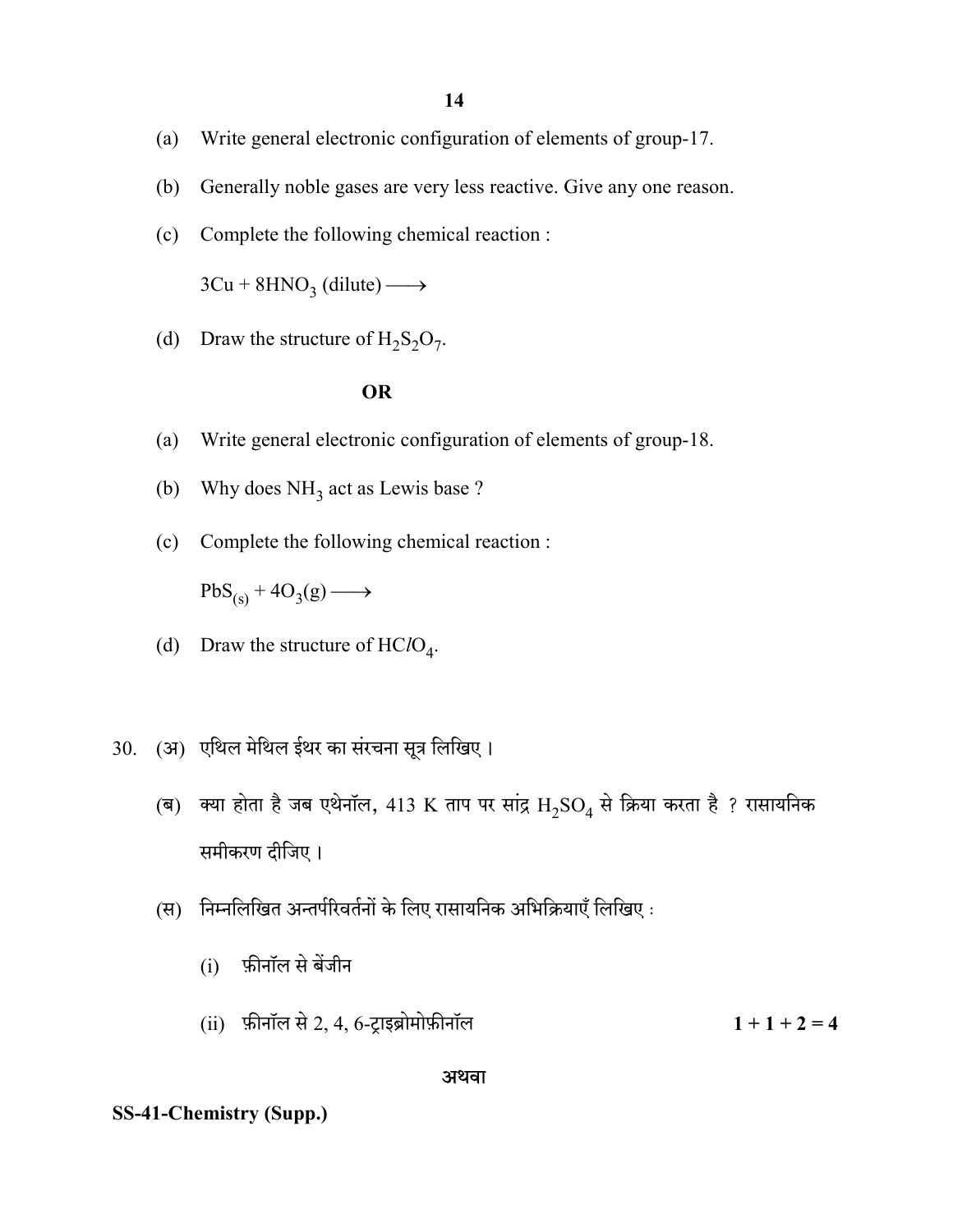- $(3)$  मेथिल n-प्रोपिल ईथर का संरचना सूत्र लिखिए।
- (ब) क्या होता है जब एथेनॉल, 443 K ताप पर सांद्र  $\rm H_2SO_4$  से क्रिया करता है ? रासायनिक समीकरण दीजिए।
- (स) निम्नलिखित अन्तर्परिवर्तनों के लिए रासायनिक अभिक्रियाएँ लिखिए:
	- (i)
	- (ii) फ़ीनॉल से फ़ीनॉफ्थेलीन
- (a) Write structural formula of ethylmethyl ether.
- (b) What happens when ethanol reacts with concentrate  $H_2SO_4$  at 413 K temperature ? Give chemical equation.
	- (c) Write chemical reactions for the following interconversions :
		- (i) Phenol to benzene
		- (ii) Phenol to 2, 4, 6-tribromophenol

#### OR

- (a) Write structural formula of methyl n-propyl ether.
- (b) What happens when ethanol reacts with concentrate  $H_2SO_4$  at 443 K temperature ? Give chemical equation.
	- (c) Write chemical reactions for the following interconversions.
		- (i) Phenol to aniline
		- (ii) Phenol to phenolphthalein